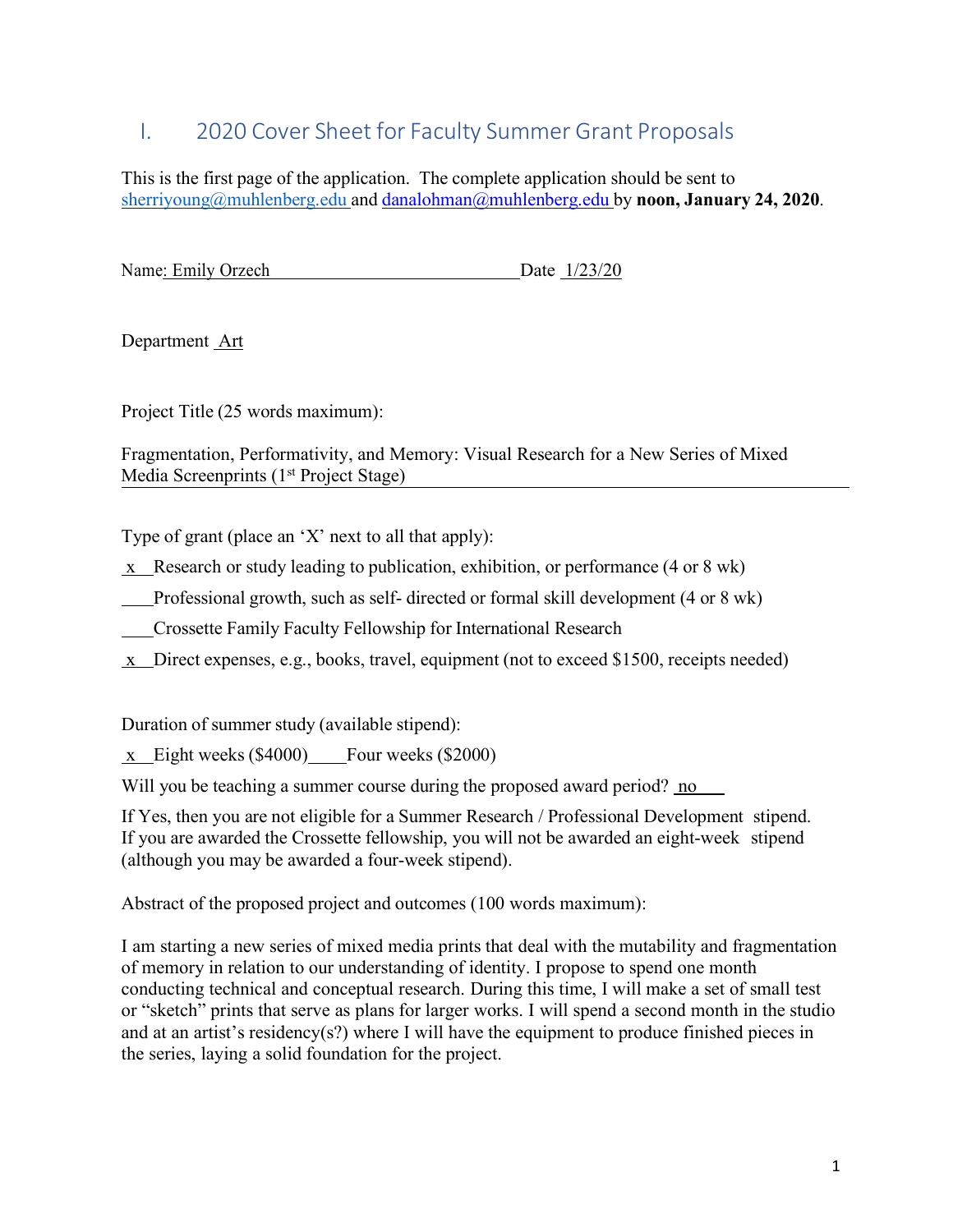### List of sections:

- I. Cover Sheet pg 1
- II. Project Statement pg 2
- III. Project Requirements pg 7
- IV. Project Schedule and Expenses pg 8
- V. Outcomes from Prior Muhlenberg Funding pg 10
- VI. Residency Letters of Invitation pg 13
- VII. CV pg 15

### II. Project Statement

I am applying for a Muhlenberg College FDSC Faculty Summer Grant to fund the first stage of visual research on a new series of mixed media screenprints. A series is a connected body of work meant to be displayed together that focuses around a specific concept, the artist's equivalent to a book project. My previous work has focused on the intersection between embodied experience and social structures. In this project I will be looking at the mutability and fragmentation of memory at the intersections of gender, orientation, and caregiving. In order to begin the series, I need two months of uninterrupted time to first conduct visual research (reading, test prints, and project planning) and then produce the first finished works.

In order to facilitate this research, I have been accepted two artist's residencies. Residencies are a special category of research activity which involves an artist working for a designated period of time on a particular project. The artist submits an application that is peer reviewed and competitive. Like shows, residencies are often an important part of artist's professional practice. I have been accepted and confirmed a two-week residency at Zea Mays Printmaking in Florence, MA for the start of the grant period. Zea Mays Printmaking is one of the leading presses in researching and developing nontoxic methods of printmaking. In addition, I have been accepted to a one-month residency at the Cork Printmakers in Cork, Ireland, which is currently pending scheduling. Because of some logistics around equipment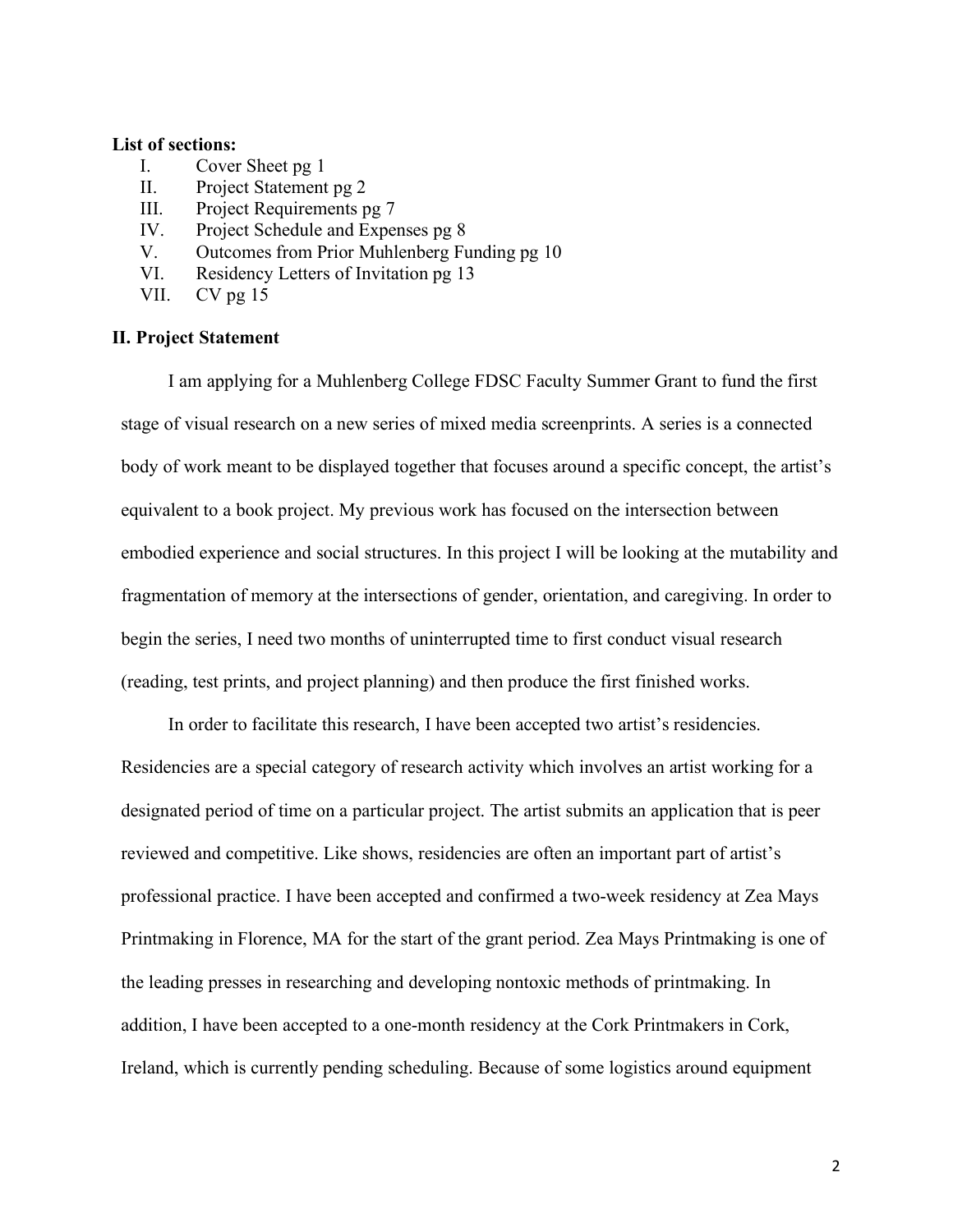access, I will *either* spend the second month of my grant completing the first works in my new series at the Cork residency *or* in the Muhlenberg studios, based on whichever location has better equipment access. While international residencies are prestigious, my primary goal as an artist whose work is tied to equipment (akin to a lab) is the optimal conditions for producing the work itself. See section VI for residency letters of invitation.

### Prior Research:

Over the past four years I have worked on a series, *Family History*, which I exhibited in the solo show, the *Time Being*, in the spring of 2019 at Smith College. Selections of the work were also shown at exhibitions such as the *Okanagan Print Triennial* in Canada, and the *Great* Lakes Drawing Biennial. The series was catalyzed by my late partner's illness from cancer and focused on episodes over the year during which I was a caregiver. This work represented a major departure from my previous series on urban space in Detroit and Beijing, as well as a significant technical and visual leap. In Family History I shifted from a traditional approach to printmaking media on paper to screenprinting up to thirty layers of ink onto wooden panels and then sanding areas away, giving my prints the surface quality and tactility of paintings. Works in this series referred to in the following section may be viewed at www.emilyorzech.com.

### Concept and Current Conceptual Direction:

I see the new series of work as a continuous evolution from Family History, carrying forward the breakthroughs in technique achieved in the last series while foregrounding conceptual questions which emerged out of the previous work, but which were subsumed by the focus on the narrative around illness and caregiving. In the work Turn, from Family History, I re-enact the motions turning someone over in bed using a blanket. Through this piece I became interested in the ways that memory can be formed not out of a linear narrative but rather out of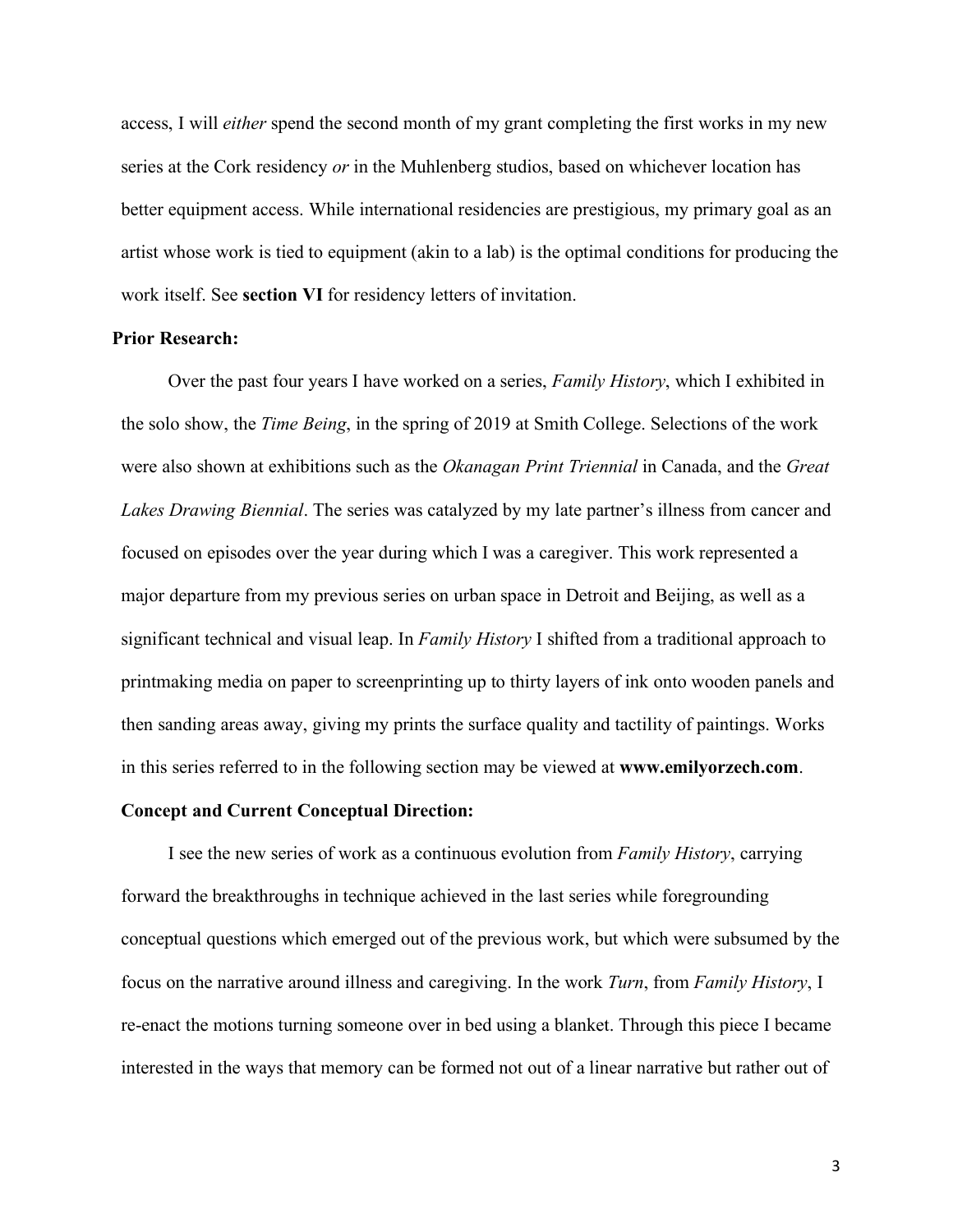the muscle memory from a repeated action. In other prints, such as *Bath*, space itself is pieced together out of memory and a few photographs. My new series will take these two aspects of memory, muscle memory made from repeated gestures and the fragmentation or inaccuracy of visual memory, as the subject matter in itself. While in the previous series gaps and inaccuracies were often hidden, it is these discontinuities that will become the subject of my new work.

The other key conceptual dimension to my new body of work will be the idea of performativity and its relationship to both identity and the unreliability of memory. In Family History I used self-portraiture as a way to reconstruct memory. These photographs were then processed and turned into layers of screenprint on panel. In a couple of works, such as Decisions, I used staged photographs of myself to stand in for my late partner, re-preforming certain moments. In my new body of work my goal is to find ways for this process of photography, self-portraiture, and re-performance to become more apparent. Rather than the image being experienced by the viewer as a plausible record of a past event, my goal is to develop a visual language that signals to the viewer that the work is staged or repreformed. Further, as a queer female artist working with issues around relationships and domestic spaces, I want to use this process of re-staging to destabilize assumptions of gender and heteronormativity that are particularly pervasive in caregiving and medical settings.

### Tangible Outcomes:

The first stage of this new series is to spend a month laying the conceptual and aesthetic groundwork through a series of tests which will take the form of print/collages which act as preliminary "sketches." The works produced in the first month are not intended to be exhibited

4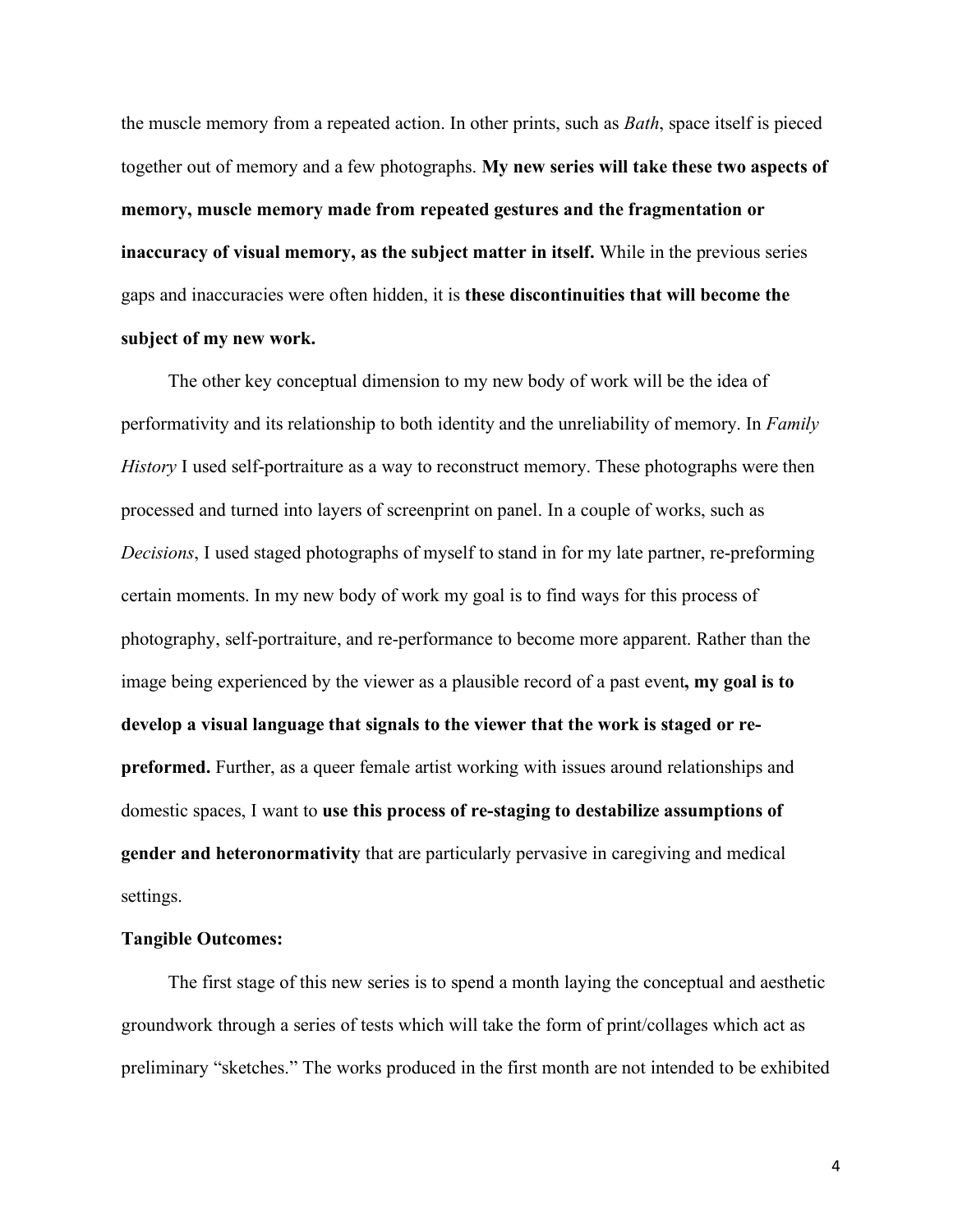as final pieces but rather are designed to be generative, allowing me to work quickly and try out different strategies for combining my central conceptual concerns with a number of different visual strategies. The process of making visual work will be combined with extensive reading, as well as research into contemporary artists using similar visual strategies, such as McArthur award winning painter Njideka Akunyili Crosby. This uninterrupted month of visual research including the two-week residency at Zea Mays Printmaking outlined in section IV, will provide essential time to focus on pushing and refining my concept while also testing the limits of materials (for example testing the limits of scale). In many ways the first month of a new project is the most important because it is during this time that the direction for the work is mapped out and that the artist has the freedom to make significant conceptual and technical leaps from the prior series.

During the second month I will begin production of new finished prints either in my home studio or during possible 1-month residency in Cork, Ireland. I anticipate completing 2-3 24" x 36" prints or the equivalent amount of work in terms of surface area (ex. more smaller works / fewer larger works adding up to roughly the same surface area). This number is based on my previous full-time summer production rates, the scale of previous work, and the added time it takes to work out conceptual and technical challenges at the start of any series. A formal timeline and plan will be established through the testing process during the first month.

#### Expected Exhibition and Advanced Commitments/ Reception:

The new series which I propose to start during this grant is intended to be exhibited as a coherent body of work in the format of a solo show. This grant proposal is for the initial preparatory and research stage of this project, the first in approximately 3-6 years of work on this project (for more information on the timeline of series and exhibitions see section IV). As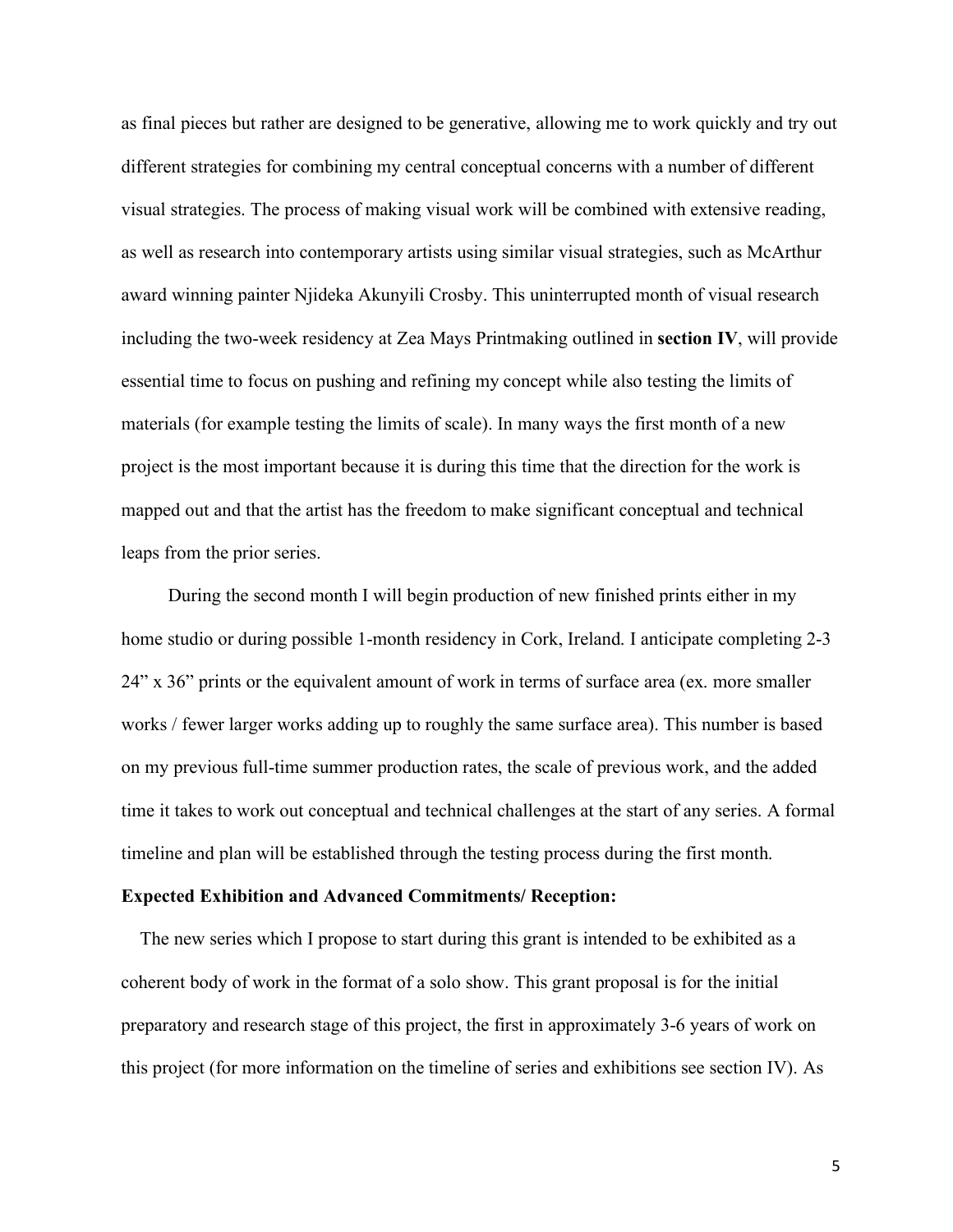with scholarship in other areas of the liberal arts, while the final body of work (often 15 pieces or more) is "published" in a solo show as – an equivalent to a book- I submit works to juried exhibitions prior to the completion of the series as a whole (equivalent to publication of articles/ book chapters.) In addition, printmakers participate in two other primary activates: juried/ invited portfolios and residencies.

Advanced Commitments: I am slated to publish and edition (create multiple copies of) a print that is part of this new series of work for an invited portfolio which will be exhibited in Providence, Rhode Island, during the Southern Graphics International Conference (the national printmaking conference) in the spring of 2021. Portfolios are a form of publishing and exhibition that is unique to the field of printmaking. In a portfolio, a group of selected printmakers create and publish new work in an edition of hand pulled prints (original multiples) which are collected together into a portfolio. The portfolio is distributed both to the selected artists and also exhibited and/or held in collections.

**Preliminary Reception:** In addition, last summer I had the unusual circumstance of being accepted into a total of 4 artist's residencies. 3 of the 4 residencies were based on my proposal to develop this new body of work alongside a portfolio of related work. Because of time limitations, I completed two residencies last summer. One, at Kala Institute, was to complete my previous series. However, Printmakers Open Forum, a nine-day residency, was to test initial mixed media printmaking techniques to be used in my new series. Zea Mays Printmaking residency (accepted and confirmed) and Cork Printmakers residency (accepted but pending logistics) were deferred to this summer.

Professional Development: I will be completing a two-day Moku Hanga (Japanese woodblock) workshop during my residency at Zea Mays Printmaking. In order to create clarity,

6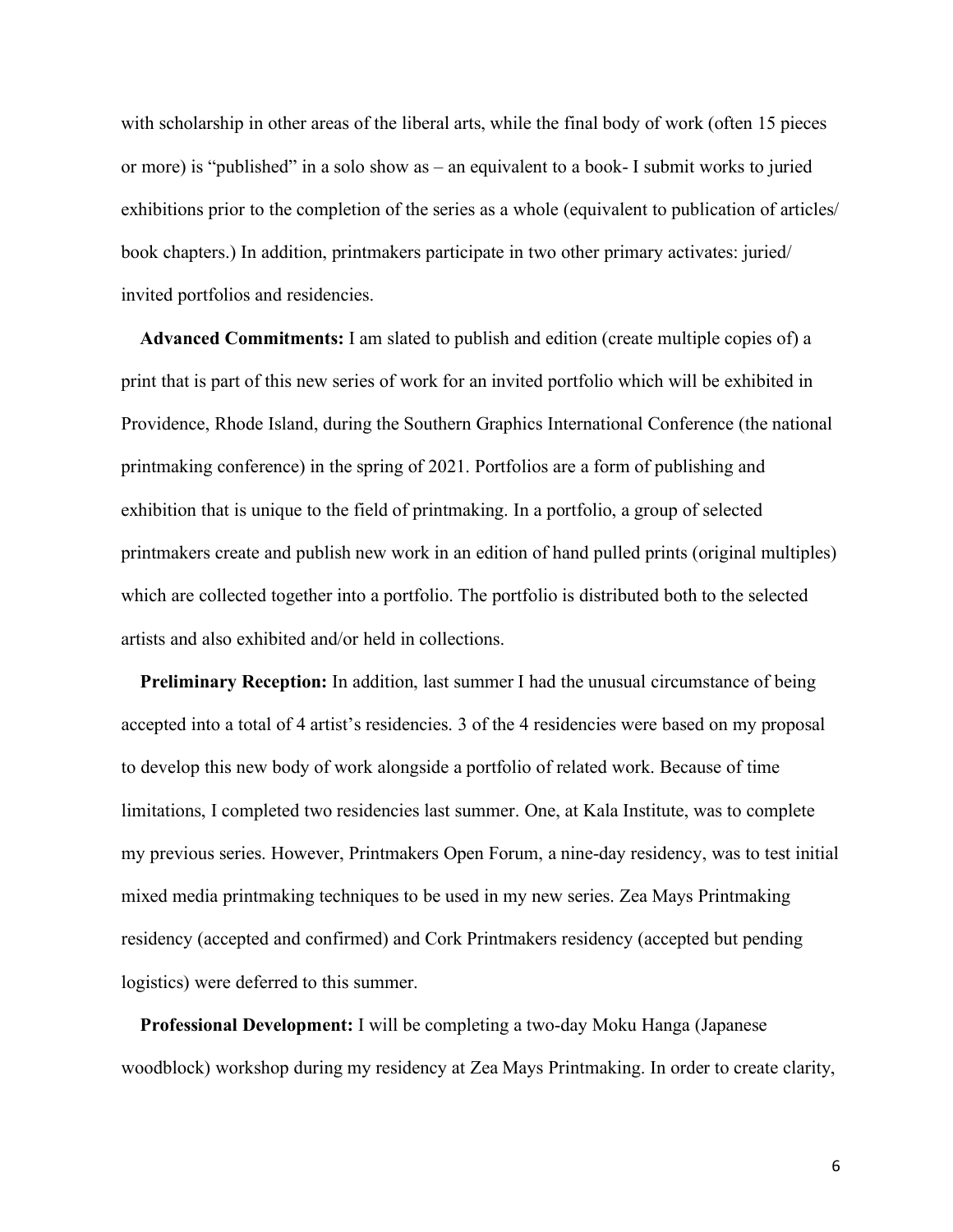I have opted not to include this workshop as part of my FDSC grant application, but rather am

applying for departmental funds.

# III. Project Requirements

What Muhlenberg College resources, if any, will be needed to complete this project? (Library, laboratory, or studio facilities; information technology resources; secretarial services, copying, etc.)

- Use of the screenprint equipment in the Alternative Process Darkroom (Darkroom B/45) in the Center for the Arts
- Use of the large etching press in Print Studio 184 in the Center for the Arts

What off-campus facilities, if any, will be used to complete this project? What arrangements have been made to secure the use of these facilities?

- I have been accepted to and confirmed a two-week residency at Zea Mays Printmaking in Florence, MA from May  $19<sup>th</sup>$ -May  $31<sup>st</sup>$  2020. The residency includes a private studio with a large etching press, as well as full access to equipment in the main printmaking studios.
- Pending: I have been accepted to a 1-month residency at the Cork Printmakers in Cork, Ireland. However, because of some complexity of scheduling and equipment access a date has not yet been confirmed for this summer (some summer classes use the equipment I would need for my project). Whether I attend this residency will be dependent on whether I can work out sufficient equipment access to complete my project.
- Home studio (secured) including some screenprint equipment.
- Note: Should I not attend Cork because of issues with equipment access, I would use a combination of Muhlenberg print facilities with my own home studio, allowing me to complete the project.

What material resources, if any, are necessary for the completion of the project? What arrangements have been made to secure these resources?

- Inks, squeegees, screens, panels, screenprint color inks already purchased at start of project
- Transparency Material: 2 packs Pictorico 13x19" from B&H: \$99.98
- 1 gallon of TW graphics clear base screenprint ink from River City Graphic Supply: \$68.75
- 2 "18x24" Shina plywood blocks: \$86.40 ordered online through McClain's Printmaking Supplies. To be used front and back.
- Printing Materials required to be purchased at Zea Mays Printmaking Residency. Price list has been provided by the residency and can be purchased on site as needed.
	- o 2 full sheets (18x24") of copper: \$150
	- o 20 sheets paper (kitakata) or equivalent roll: \$100
	- $\circ$  Ink: \$30
	- o 3 yards Tarlatan: \$8.25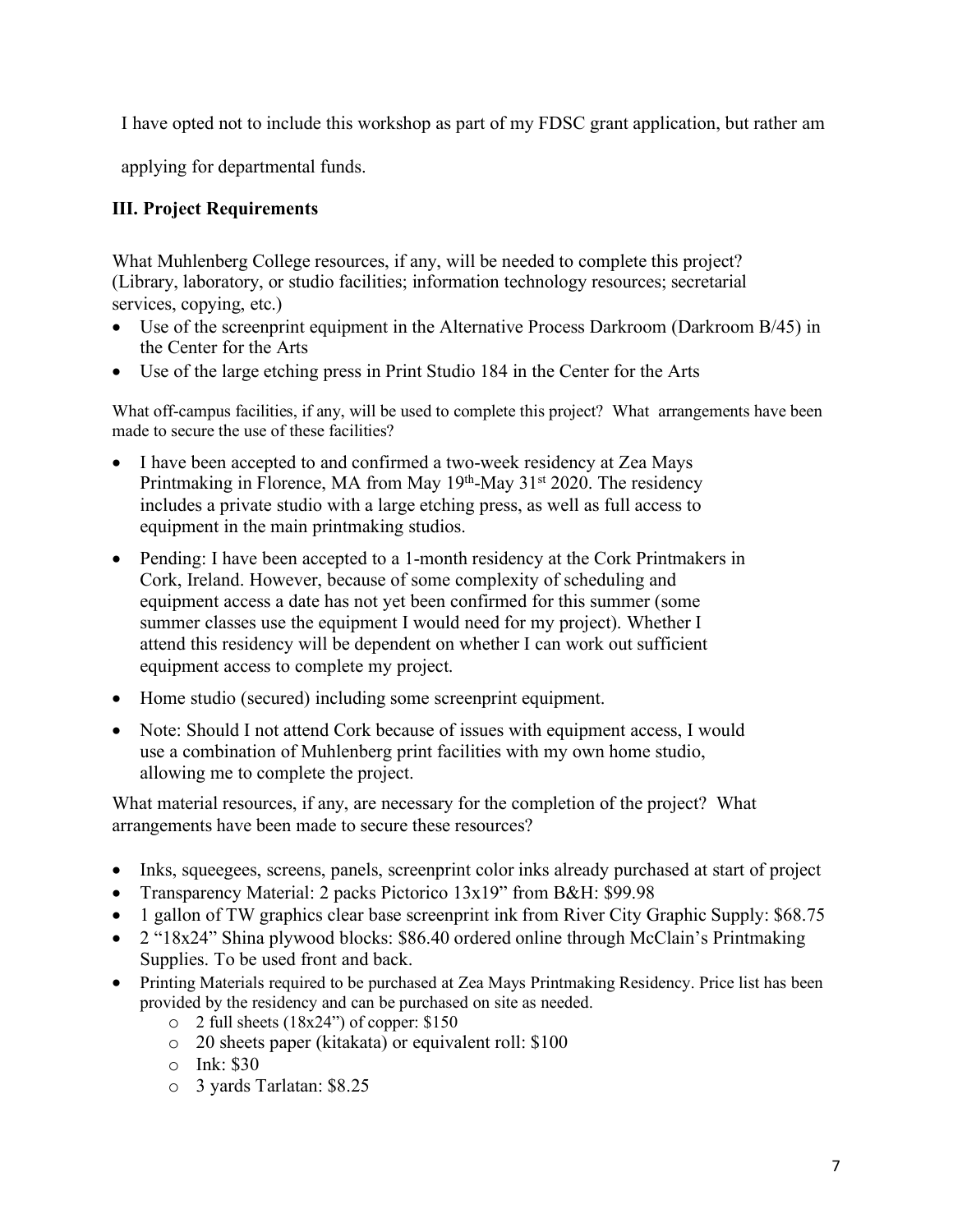Total Estimate: \$543.38

What travel is necessary for the completion of the project?

- Travel round trip by car to Zea Mays Printmaking in Florence, MA: (57.5 cents x 520) miles)= \$299
- Pending: possible travel to Cork, Ireland for residency at Cork Printmakers. Airfare: \$985.34

# IV. Project Schedule and Expenses

Provide a tentative schedule for completion of the project.

- Prior to start of grant: create 4 to 5 screens with images to be used during residency [screenprint equipment at residency is limited]
- May  $19<sup>th</sup> 31<sup>st</sup>$  Residency at Zea Mays Printmaking in Florence, MA. (confirmed)
	- o 1 day: Etching technical tests to establish technical parameters such as acid strength, press pressure, and other technical dimensions which vary between print shops. Plate preparation.
	- o 3 days: creation of small print collages which combine prior screenprinted materials brought from home with small etching plates (often created during tests mentioned above). Collages will test the combination of screenprint and etching and also act as planning "sketches" by laying out possible compositions and subject matter for the new body of work.
	- o 1 week: Use folding methods and large copper plates (18" x 24") in combination with pre-burned screens to create an even large format print. While this initial print may take the subject matter of the new series, the intent of this first print is exploratory. The goal of this print is to make a significant leap in terms of scale through a process of folding that will allow me to work around the limits of the size of the press or available plates (working larger than these limits if possible). I am also interested in the way these limits create folds and fragmentation- visual element that metaphorically reference issues of gaps in memory.
	- o 2 days: Moku Hanga (Japanese woodblock) workshop through the residency.
- June  $1-19^{th}$  in home studio
	- o Research: reading of critical theory with a focus on references to performativity and memory. Researching artists exploring these themes in two-dimensional work.
	- o Take photographs to act as source material for screenprinted components of prints
- June  $19<sup>th</sup>$  July  $19<sup>th</sup>$  Production of new finished prints either in home studio or during possible 1-month residency in Cork, Ireland (Dates may change depending on residency schedule).
	- o Completion of 1 piece every 1.5-2 weeks, total #works completed =2-3 prints or equivalent surface area (more smaller prints or fewer larger prints).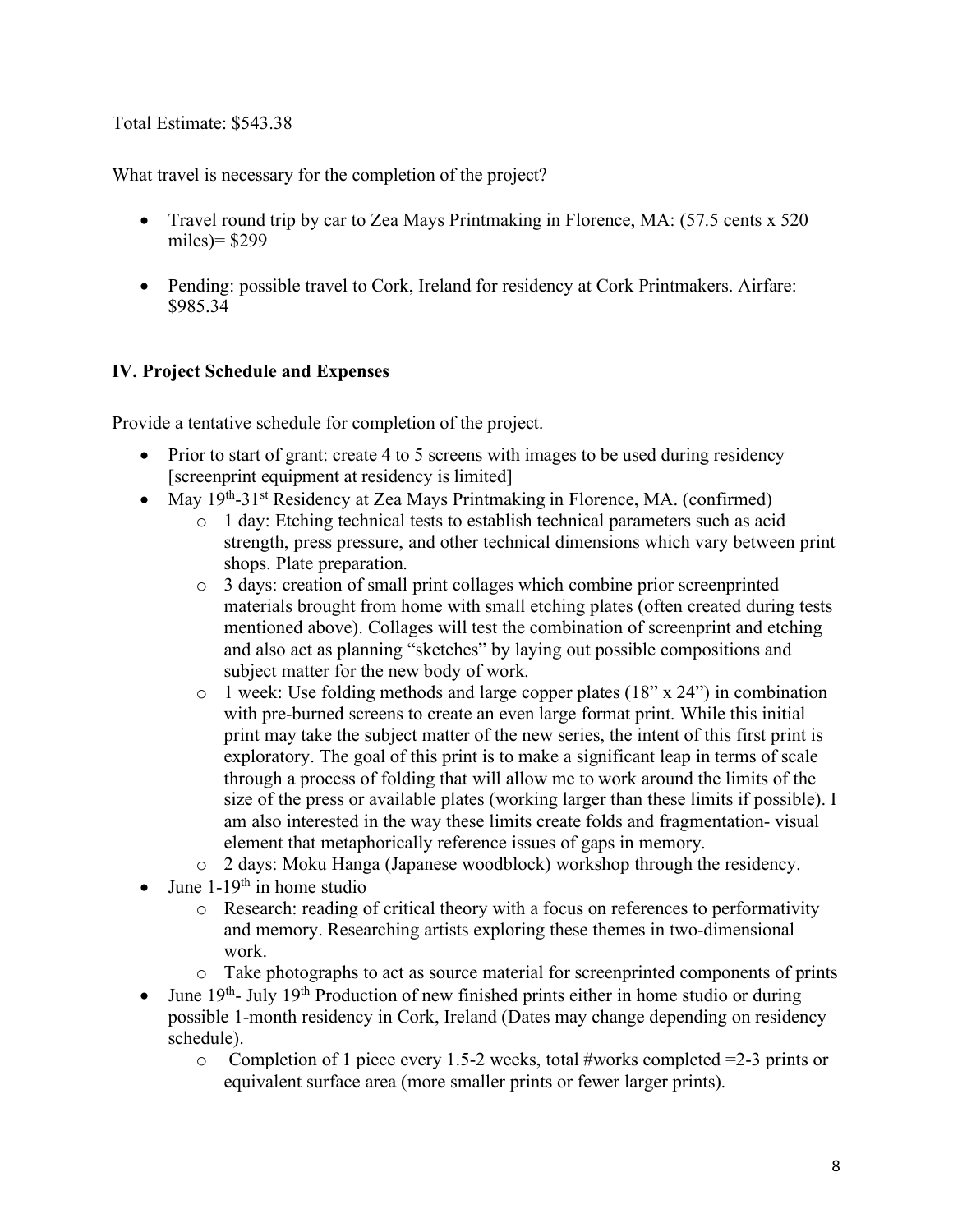- o Each piece is produced with the following schedule based on prior experience. Times vary depending on complexity and scale of work:
	- 1 day research of images
	- 1 day staging photographs
	- 2 days digitally editing and printing transparencies
	- 1 day developing screens
	- 2 days preparation of substrate with multiple layers of ink and sanding
	- 1 day blocking in composition
	- 4 days printing and layering imagery

Provide a tentative budget for completion of the project (if applicable). Materials: \$543.38

- $\circ$  Zea Mays Printmaking Residency Fee: \$1,500 (2 weeks private studio + lodging)
- o Round trip travel to Zea Mays Residency: \$299
- o Groceries and meals for 2 weeks: \$200

Total: \$2542.38

With Cork Residency (pending)

- o Residency fee: covered by residency with donation of a print 0\$
- o Airfare: \$985.34
- o Lodging (air b&b or similar): \$1000/month
- o Transportation: \$100
- o Meals: 300-600 (depending on if access to kitchen)

Total with Cork Residency:

o Estimated: \$5,127.72

Describe any financial requirements that may exceed the amount of the grant for which you are applying.

 $\circ$  With the Cork residency I will have an estimated \$1,127.72 in expenses would not be covered by the FDSC grant. Since such expenses are an anticipated cost of being an artist and of building a career, I save a portion of my salary each month for professional development. Should I just attend the Zea Mays Printmaking residency followed by work in my home studio, then I will be within budget.

Describe any other funding for which you have applied which covers the same time period, including the granting agencies, the amount requested, and the timetable for notification of the award.

o I am planning to apply for \$355.50 from my department travel funds to cover the Moku Hanga (Japanese woodblock) workshop which will take place during the last two days of my residency. These costs are not factored in to the outline of the expenses above.

Describe any other professional commitments (e.g., teaching, consulting) you may have during the time covered by the grant, and explain, if necessary, how you plan to devote adequate time to the grant project.

None.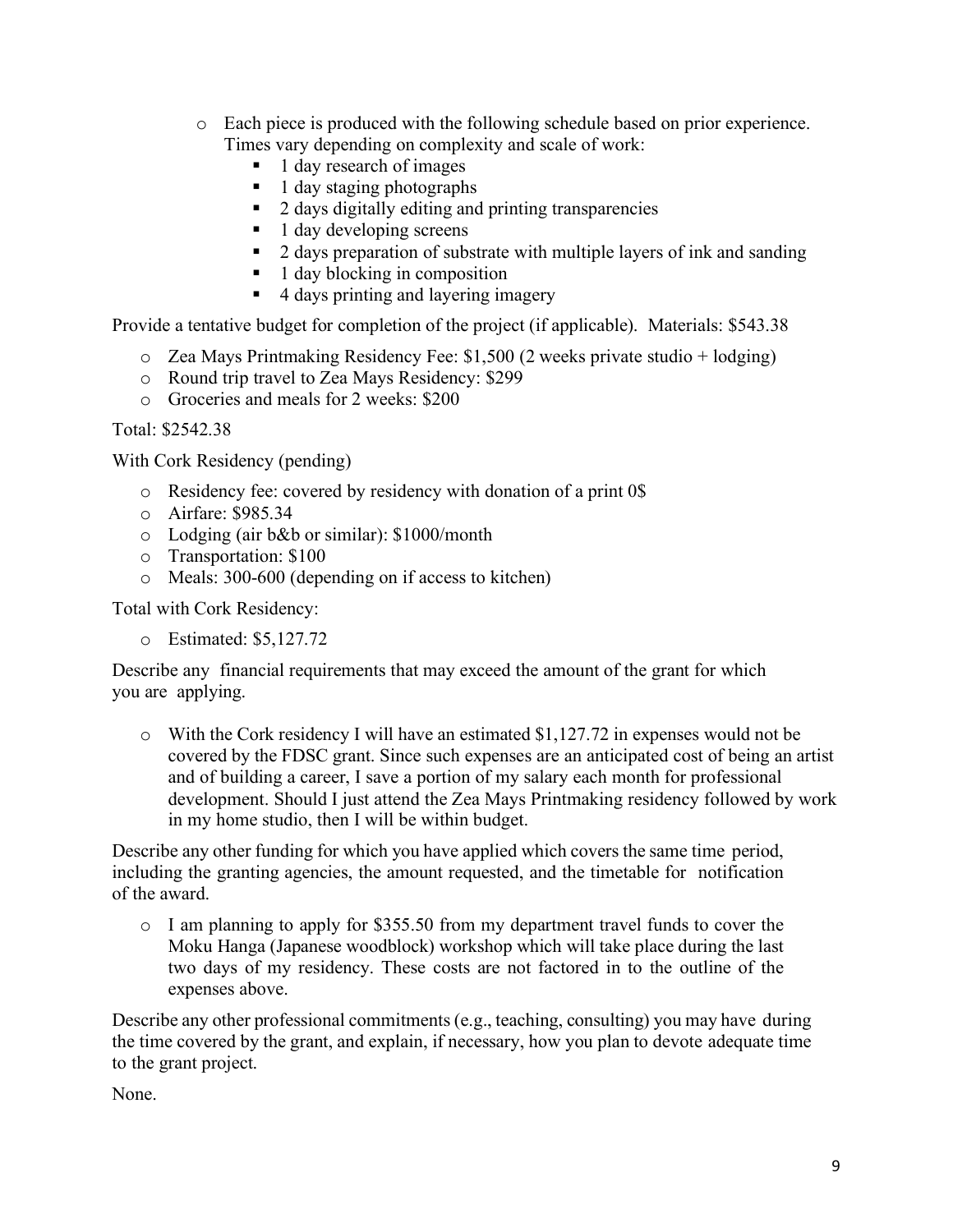If the project is not to be completed within this granting period, state the projected dates for completion of the project.

Artist typically work on a series for a minimum of 3 to 6 years and sometimes much longer. Unlike in academic publishing, where the book is completed when published, artists may have solo shows while continuing to expand on a series or may exhibit more than one series within a single show. In other words, the show does not act as the hard deadline for a series in the way that publishing a book concludes that body of research. Despite this greater fluidity, below is my best prediction of the timeline for this project:

- 1. The first piece from this new body of work is already slated to be part of an exchange portfolio at the Southern Graphics Conference International (the national conference for printmaking) in Rhode Island in the spring of 2021.
- 2. Based on a goal of creating 15 new works and the time it has taken me to produce each work in the past, I should have a sufficiently substantial body of new work within 4 years. Solo shows are typically scheduled two years out, so I would predict a show made up of only this new series of work might occur in six years
- 3. Because this new series of work is congruent with the series *Family History*, which I have just completed, I will likely apply to exhibit a combination of the two series prior to the completion of the new body of work, so long as the new seires of work does undergo too radical a change.

## V. Outcomes from Prior Muhlenberg Funding

Summer 2019 Provost Travel Award (2,281.22) for 1 month residency at Kala Institute, Berkeley, CA Outcomes: editioned print for Family History series, new photographic material for Rush Hour series

Provost Travel Award (700?) For 9-day residency Printmaker's Open Forum, Oxford, PA Outcomes: initial idea for new series (proposed here), development of hybrid screenprint/etching technique, invitation to exchange portfolio at SGCI conference in spring 2021

2019 Robert C Williams Award for Junior Faculty, Muhlenberg College, (500)

2019 Provost Travel Award (1719.42) + Departmental Travel Funds (500) + Remainder of Startup Funds (1,118.22) Funded costs related to solo show The Time Being, spring 2019 Outcomes: solo show

2019 Provost Travel Award (amount?), funded costs related to presentation of work at SGCI conference Outcome: exhibition of group juried portfolio at national printmaking conference

2018-2019 Collaboration with Student Research Assistants Tova Stein to work on Rush Hour: Philadelphia series of cyanotypes and editioning of reduction woodblock. 104 hours/13 weeks/ \$832 available funding for student

Outcomes: print for Between Tenses juried portfolio exhibited at Southern Graphics Conference International, spring 2019

2018 2-month FDSC Faculty Summer Research Grant (4,000 + 600 direct expense) + Startup Funds (854.45) supporting residency at the Vermont Studio Center followed by 1 month work in home studio Outcomes: artist's residency at the Vermont Studio Center, completion of series Family History, works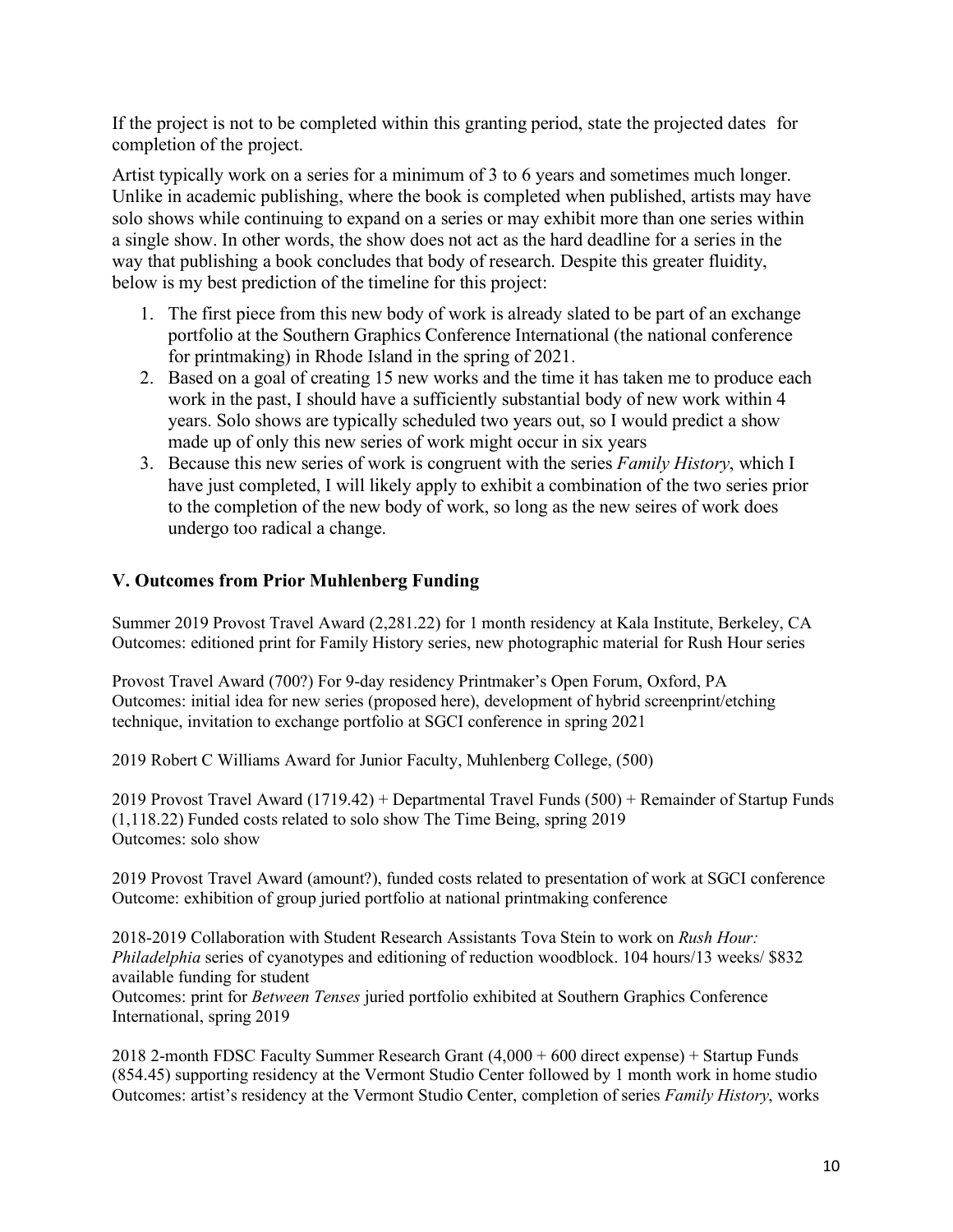included in solo show The Time Being, Smith College, spring 2019

2017 Collaboration with Student Research Assistants Tongyao Su and Shu-hsiu Huang on Rush Hour: Beijing series of cyanotypes (48 hrs/ \$384 available funding for students) Outcomes: cyanotypes exhibited in solo show at SPAR and completion of cyanotype portion of Exposed Strata juried portfolio exhibited at Southern Graphics Council International

2017 Funding granted from startup money by Provost (special exception as funding was originally earmarked for a press- which wasn't possible due to facility constraints), (3638) for 2 week residency in St. Petersburg, Russia

Outcome: solo show and 6 more pieces of work in series Rush Hour. Follow up outcome (upcoming/ tentative): group show at SPAR in June 2020

2017 Departmental Travel Funds (500), funding to attend Woodcut Workshop, Nebraska, Additional funding granted from startup money by Provost.

Outcomes: learned new technique to introduce into Printmaking courses, piece created in workshop in group show in the Inliquid gallery in Philadelphia

2017, Provost Travel Award, provides funding for 2 week residency at Spark Box Studio, Canada, (812)

Outcomes: created 3 new pieces in current series. 2 of these works exhibited in the Okanagan Print Triennial in Canada and one of which appeared in the faculty show.

2017, Provost Travel Award (1172), Provides funding to participate in SGCI conference, Presentations: participated in open portfolio "poster" session, service: served as a professional mentor to students and early(er) career faculty, other outcomes: invitation to residency at Spark Box Studio in Canada

2015 Martin Art Gallery funding (2727) for costs related to solo show Outcome: solo show

2015, Departmental Travel Funds (500), Provided funding to travel and transport work to Gatewood Show at UNCG, Missing record as to whether I received additional funding from provost.

Outcome: solo show

## Cluster/IL Development:

Summer 2017, Cluster Development Funding (\$200), Cluster Development Workshop outcome: presented on cluster outcomes in roundtable discussion format with Professor Lynda Yankaskas.

2017, Exhibition of Integrative Project from Cluster Course jointly funded by the Art Department, History Department, and Trexler Library (100 granted from art but not needed), outcome: student exhibition of final integrative projects.

2017 Departmental (500) and Provost Travel (356) Awards, Provided funding to participate in